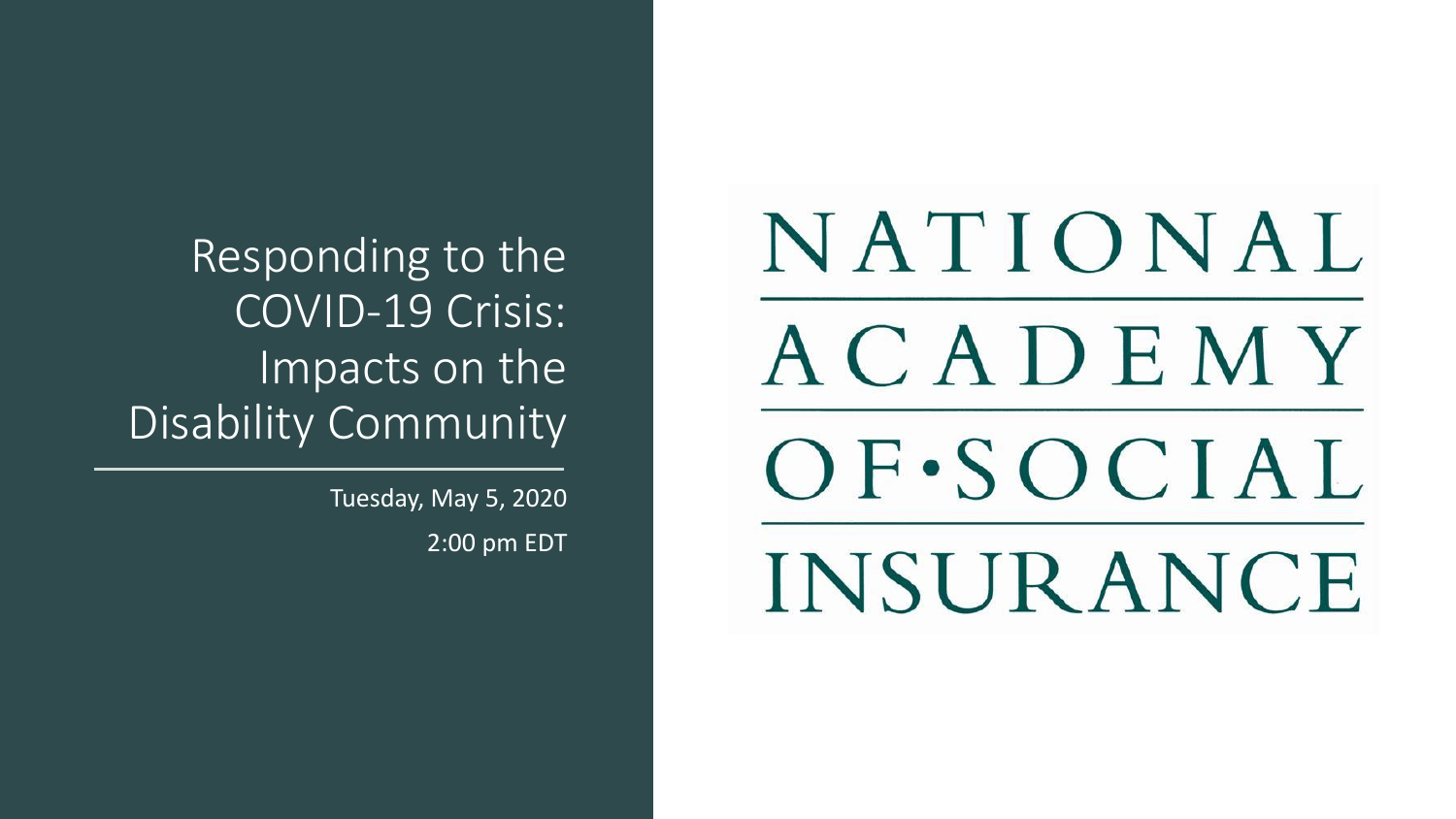# William Arnone

Chief Executive Officer National Academy of Social Insurance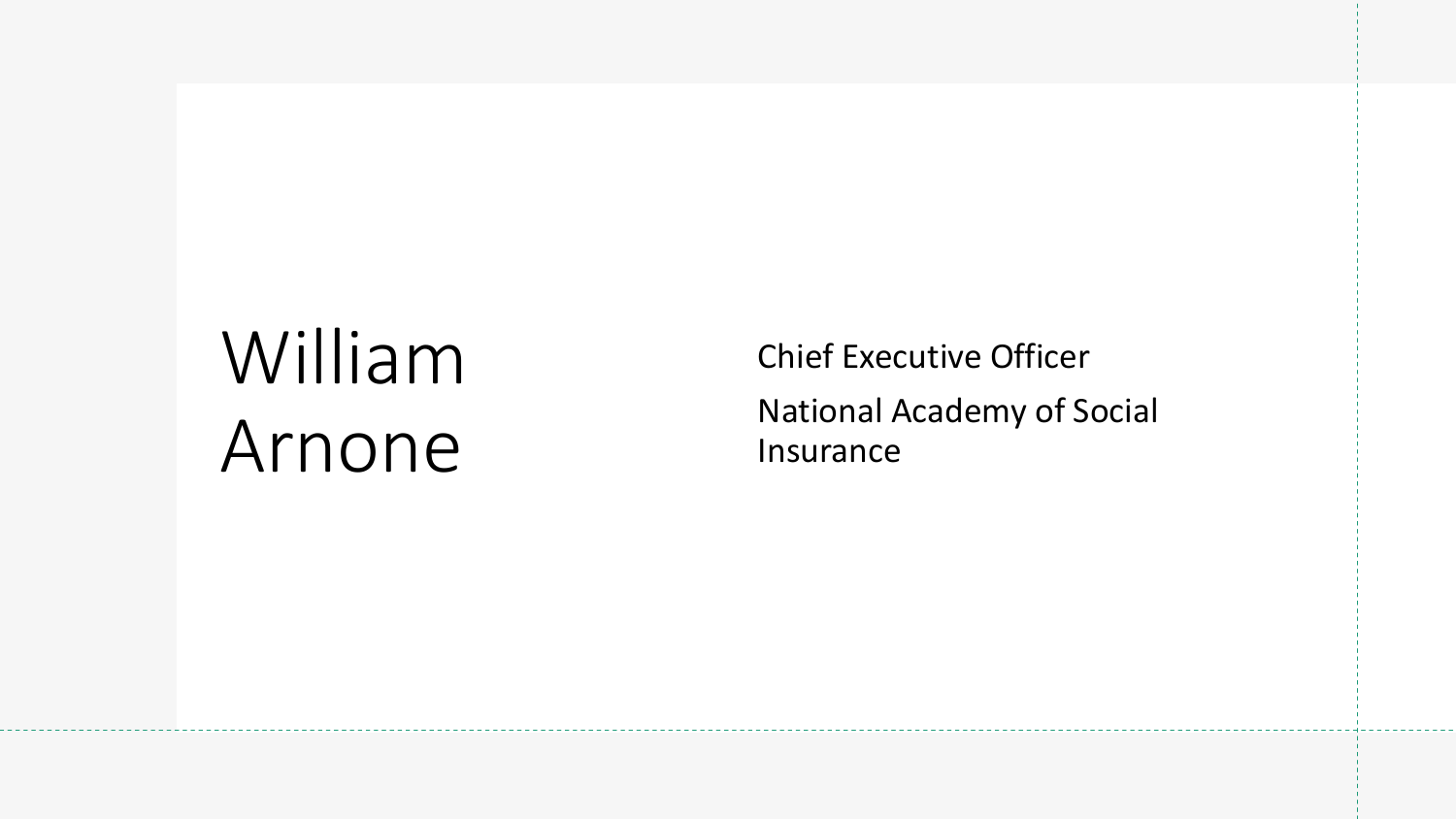# Rebecca Vallas

Senior Fellow Center for American Progress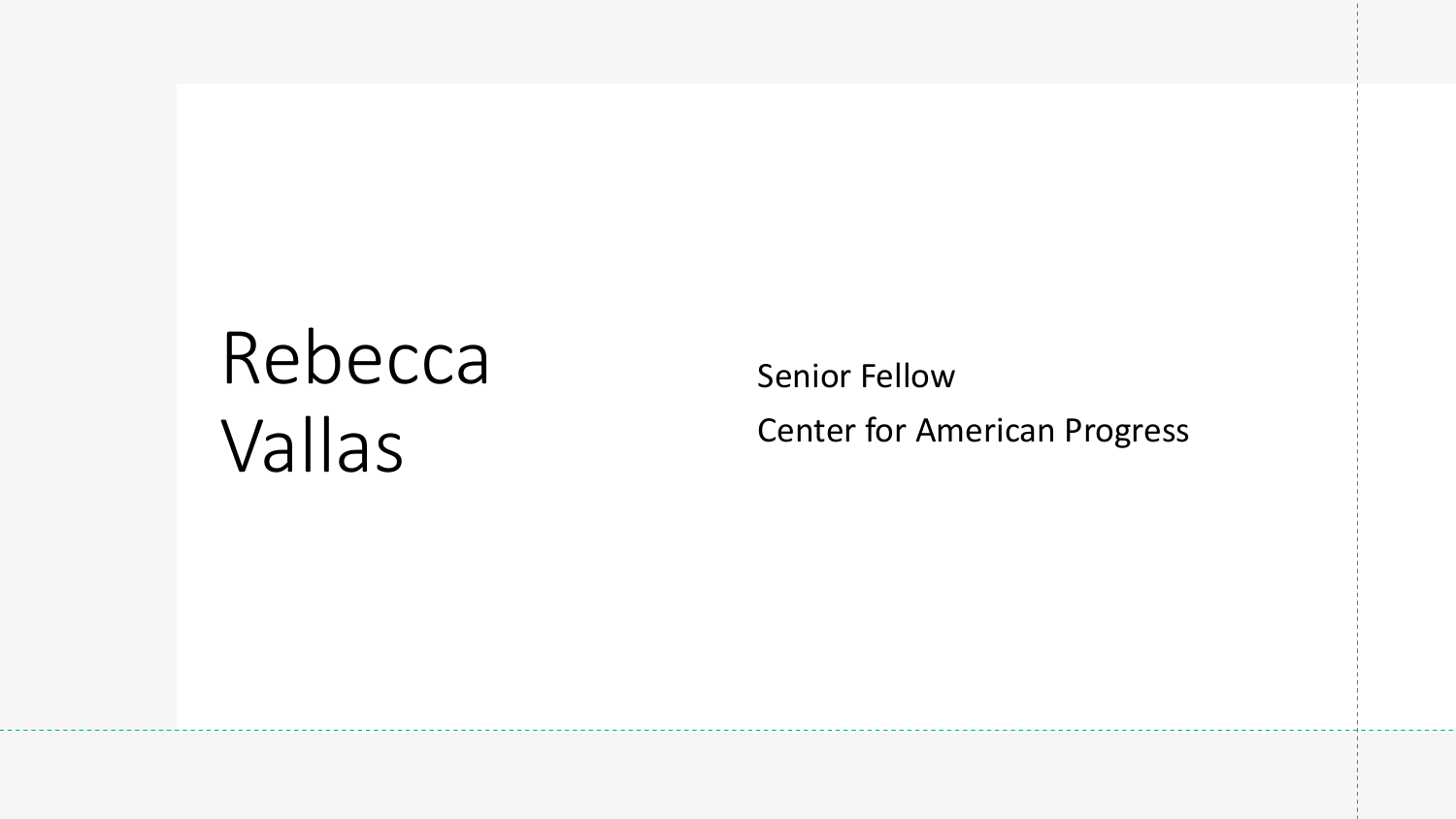

## Merrill Friedman

Robert

Espinoza

Senior Director, Disability Policy Engagement Anthem, Inc.

Vice President of Policy

PHI | Quality Care Through Quality Jobs



# Bethany Lilly Director of Income Policy

The Arc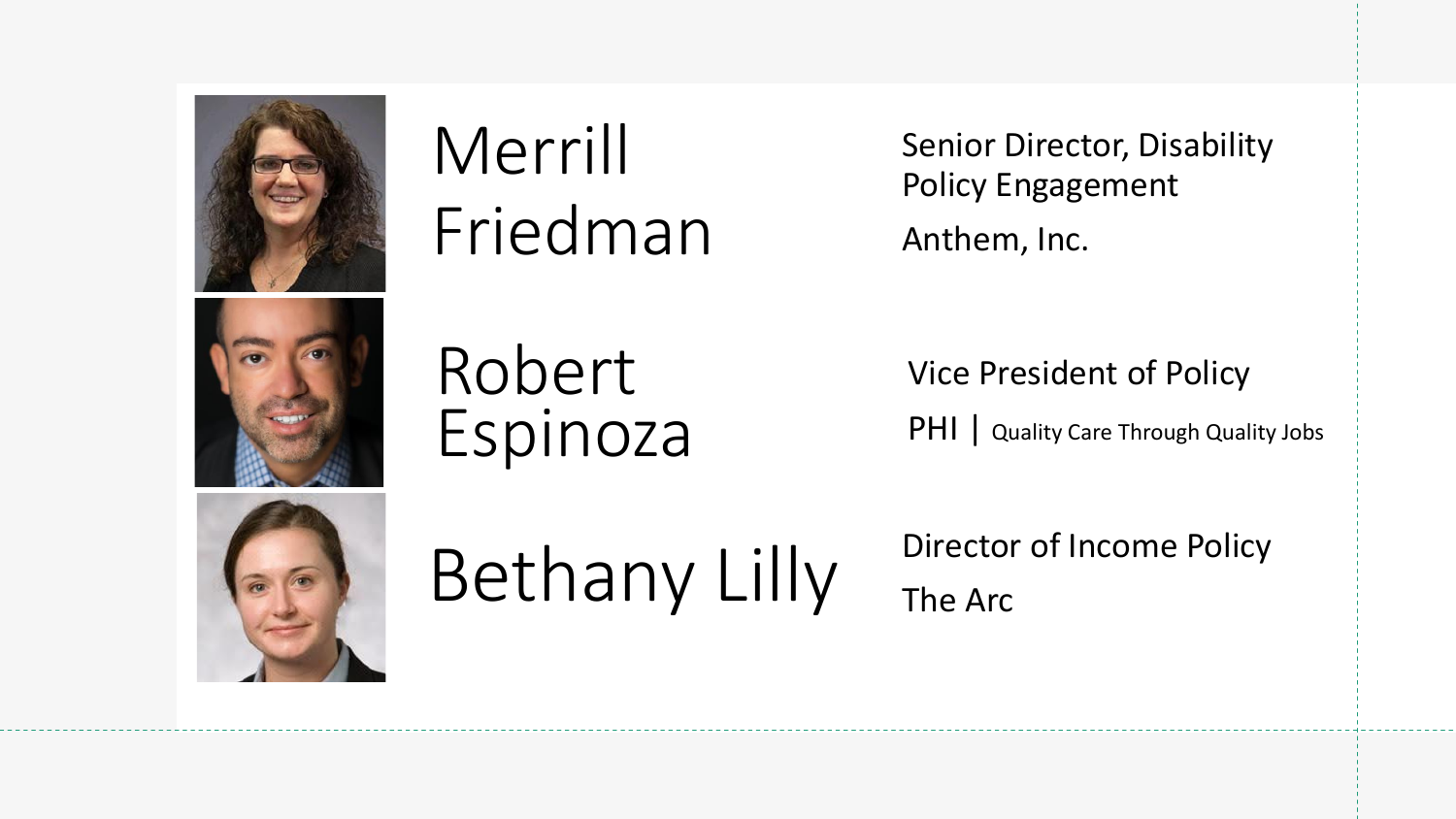# Disproportionate impact

- Likely to have a longer shelter in place than most
- Elevated risk of infection due in part to:
	- support services
	- public transportation
	- underlying conditions
	- congregate settings
	- poverty and socioeconomic factors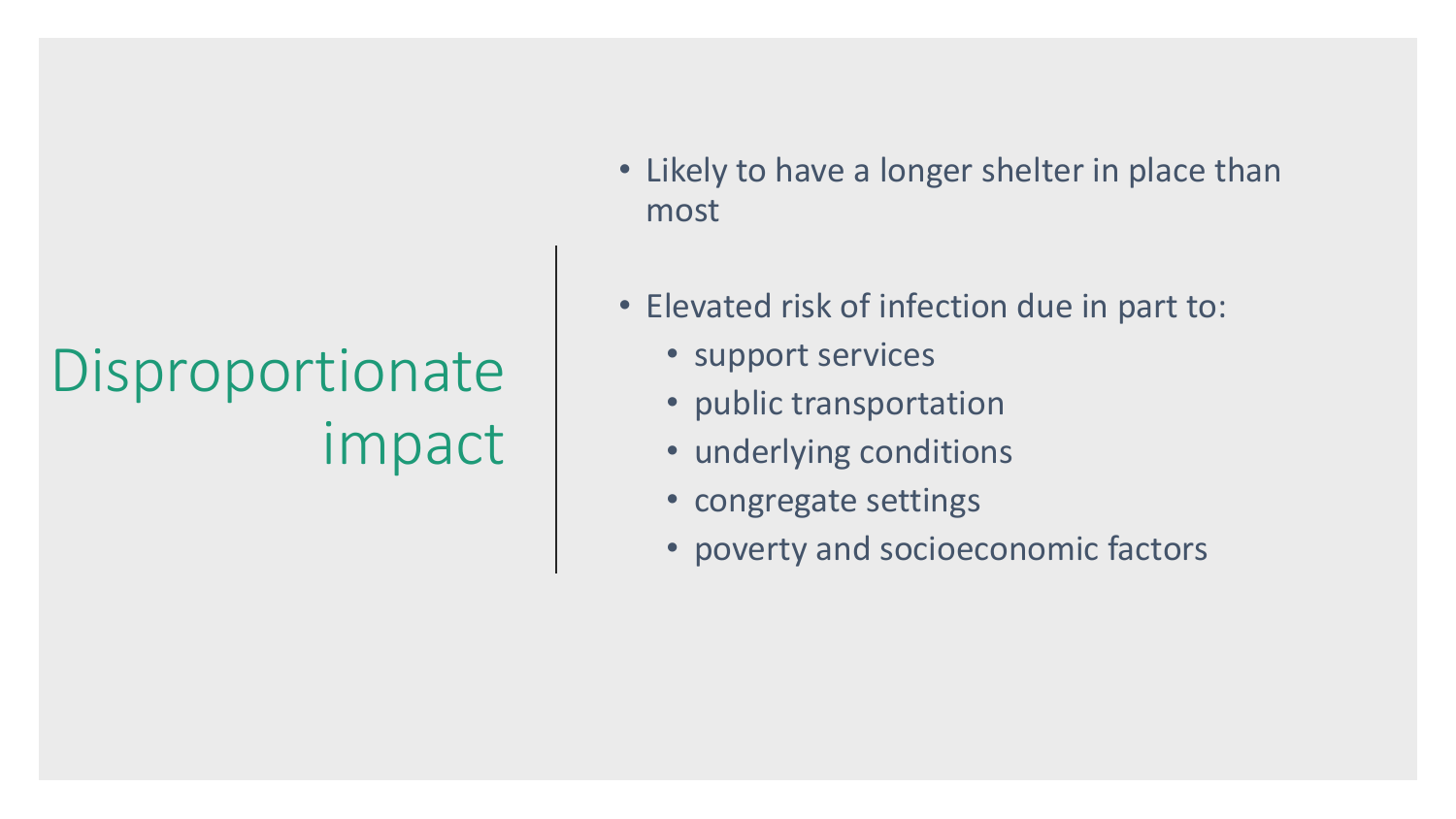## Disproportionate impact

- Healthcare disparities
- Workforce shortages
- Technology issues and the digital divide
- Prioritization of people with disabilities
- Support for and prioritization of PCAs, DSPs, and safety net providers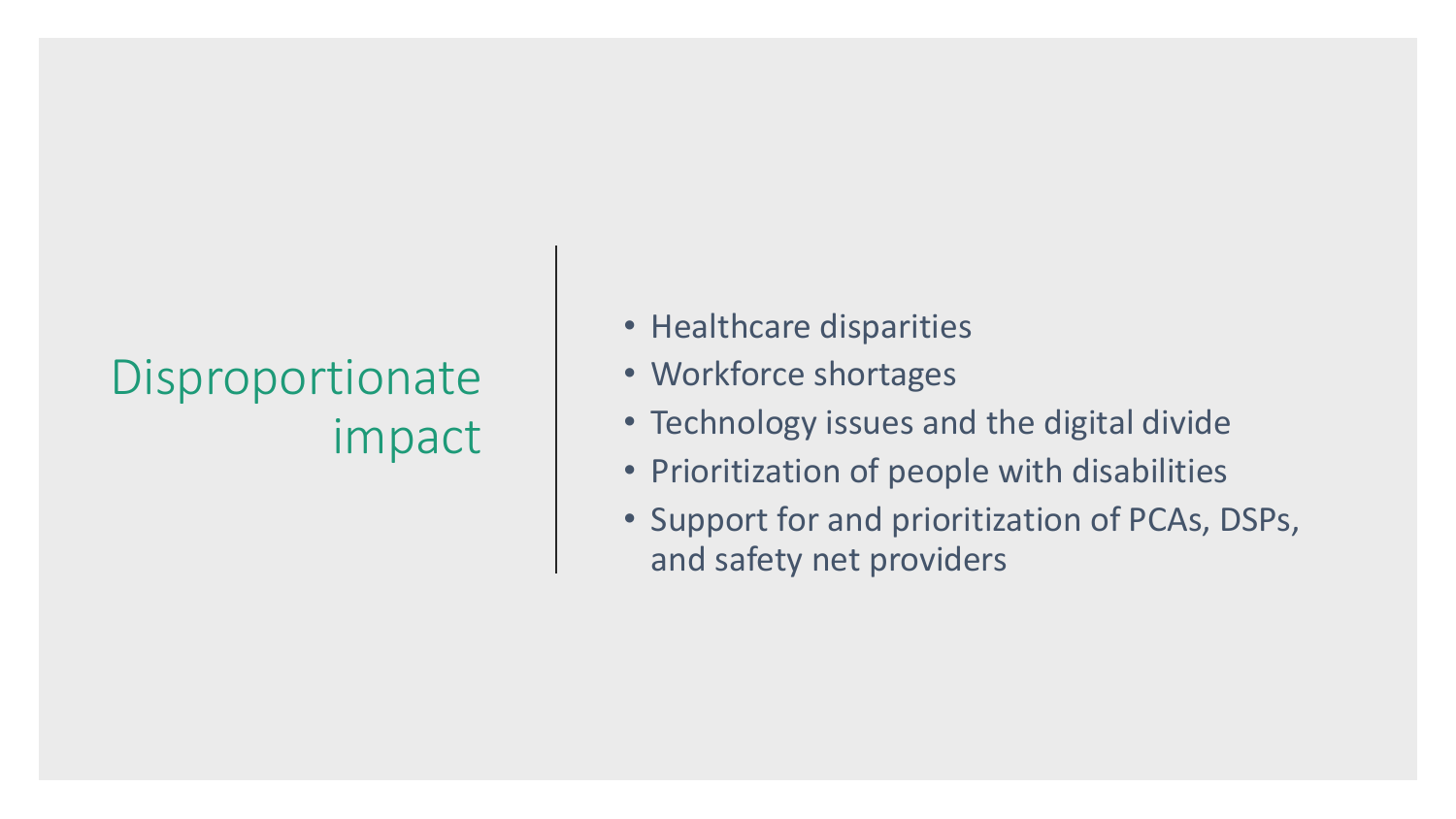Community partners and resources

- **Free digital resource site** to help individuals and care providers address mental health needs resulting from the COVID-19 pandemic
	- **Psych Hub**
- Programs to help with food, transportation, health, housing, job training and a range of other resources
	- **Aunt Bertha**
- Support for food pantry efforts (new and existing)
	- **Kelly's Kitchen** and **Portlight Strategies** partnered with **Centers for Independent Living**
	- **Feeding America**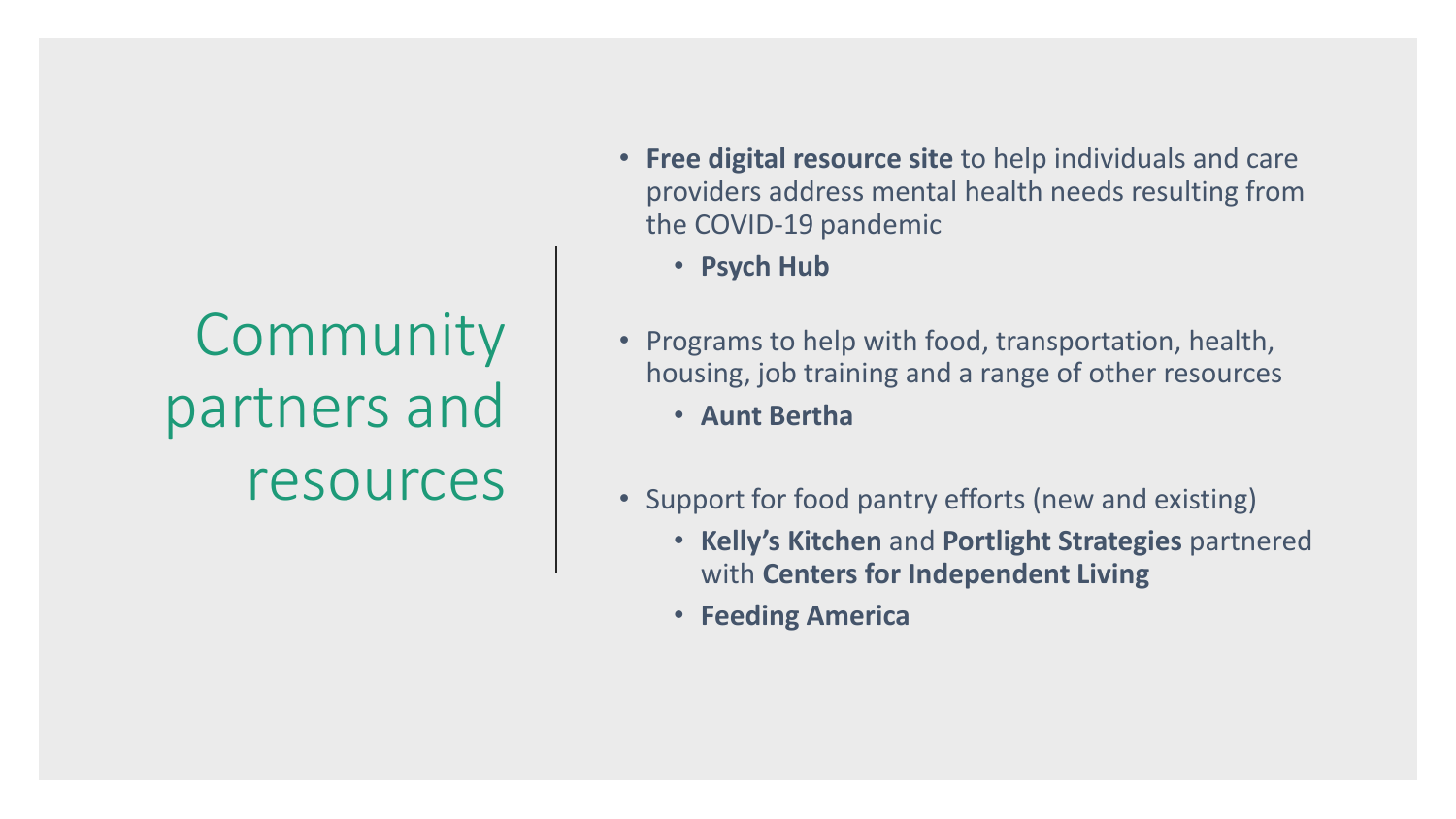

For people with intellectual and developmental disabilities

## **Congressional Action on COVID-19 and Income Supports**

The **Families First Coronavirus Response Act** (COVID #2 / Families First)

- Emergency Paid Sick Days
- Emergency Paid FMLA Leave

The **Coronavirus Aid, Relief, and Economic Security Act** (COVID #3 / CARES)

- Economic Impact Payments
- Unemployment Insurance
	- Pandemic Unemployment Assistance (PUA)
	- Pandemic Unemployment Compensation (PUC)

### Achieve with us.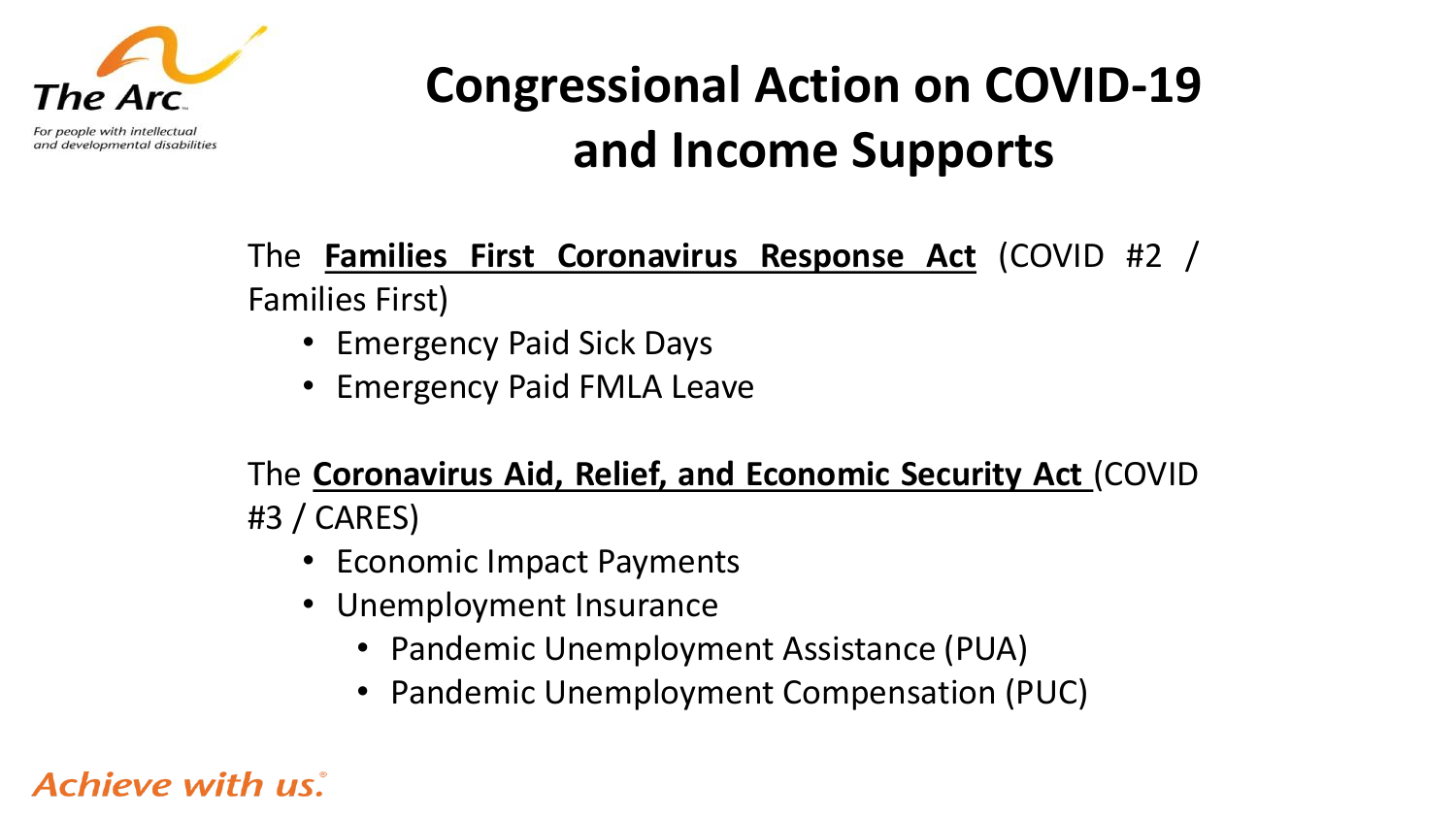

**Economic Impact Payments**

For people with intellectual and developmental disabilities

### **Non-Filers**

Some Social **Security** Recipients

> Supplemental Recipients **Nutrition** Assistance Program (SNAP) Recipients

Millions of **Workers** 

Supplemental **Security** Income (SSI Kids)

> Medicaid Expansion Recipients

#### **Filers**

Some Social **Security** Recipients

Millions of **Workers** 

### **Achieve with us.**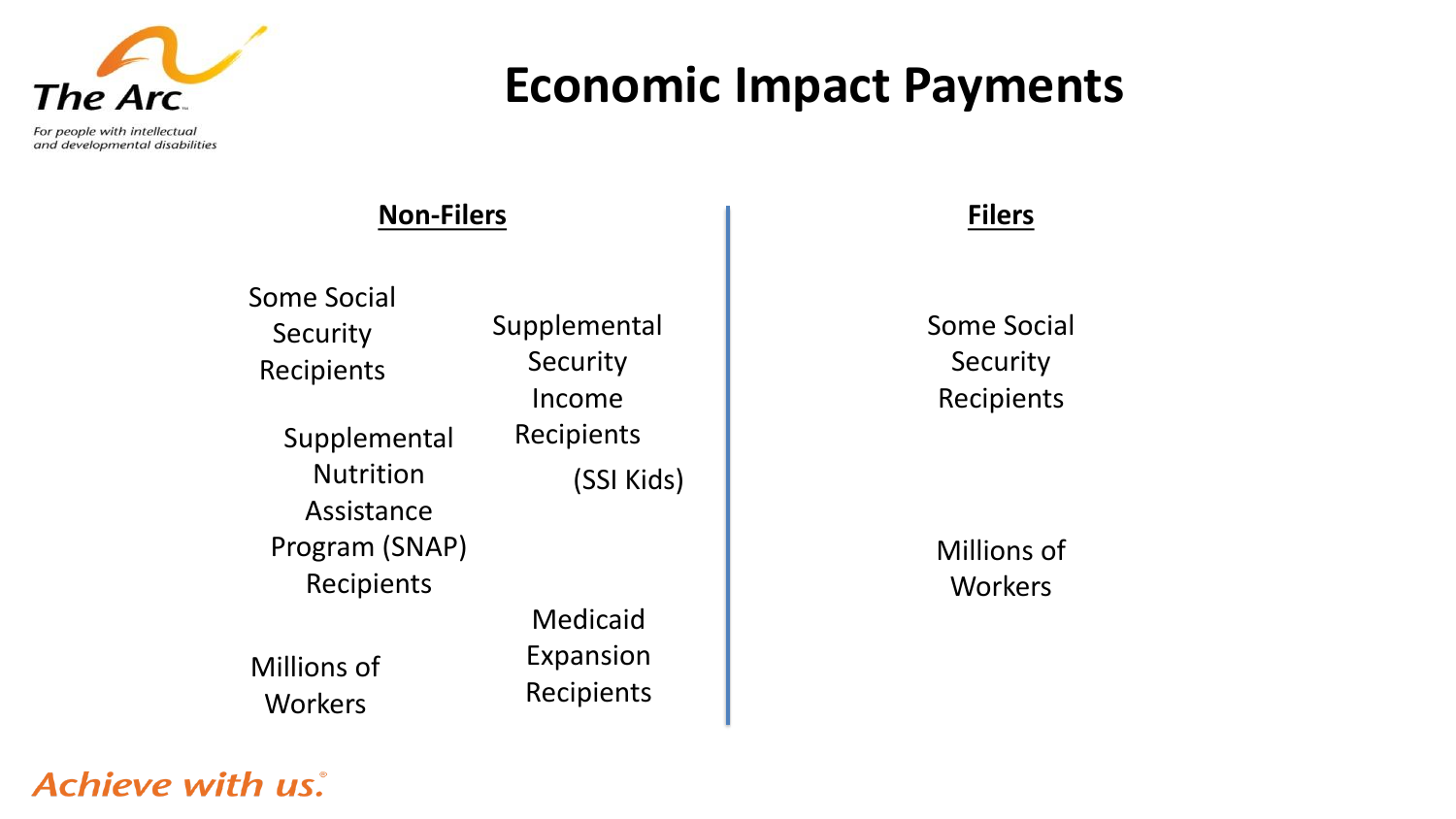### **About the Direct Care Workforce**

- 4.5 million home care workers and nursing assistants
- Work across settings: private homes, nursing homes, residential care
- Paid frontline of support for older adults and people with disabilities
- 8.2 million job openings in direct care between 2018 & 2028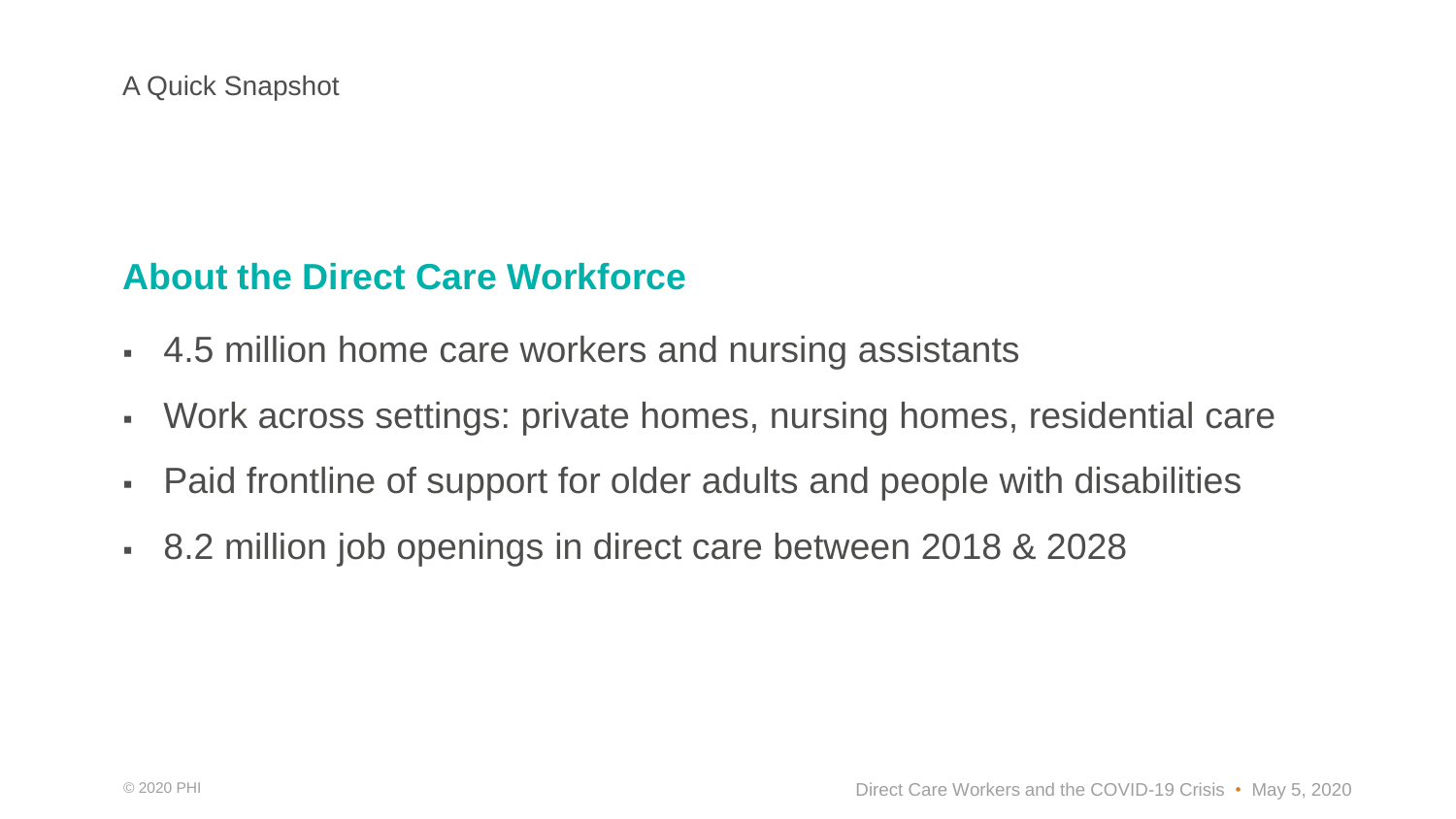#### **An Increasingly Diverse Direct Care Workforce (2018)**

The typical home care worker is a woman in her 40s—many are immigrants and/or women of color. **The demographics are changing.**



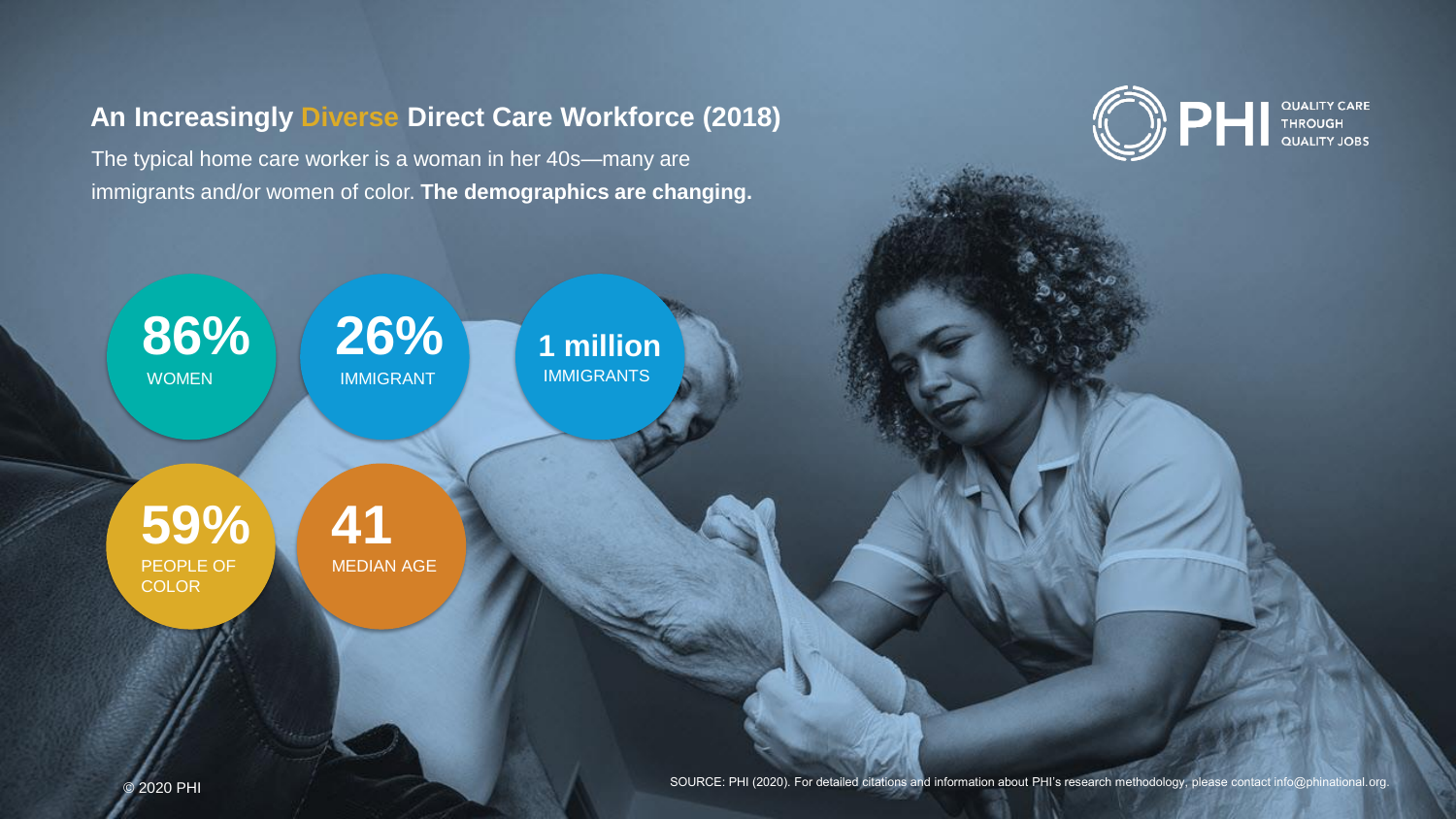

### The COVID-19 Crisis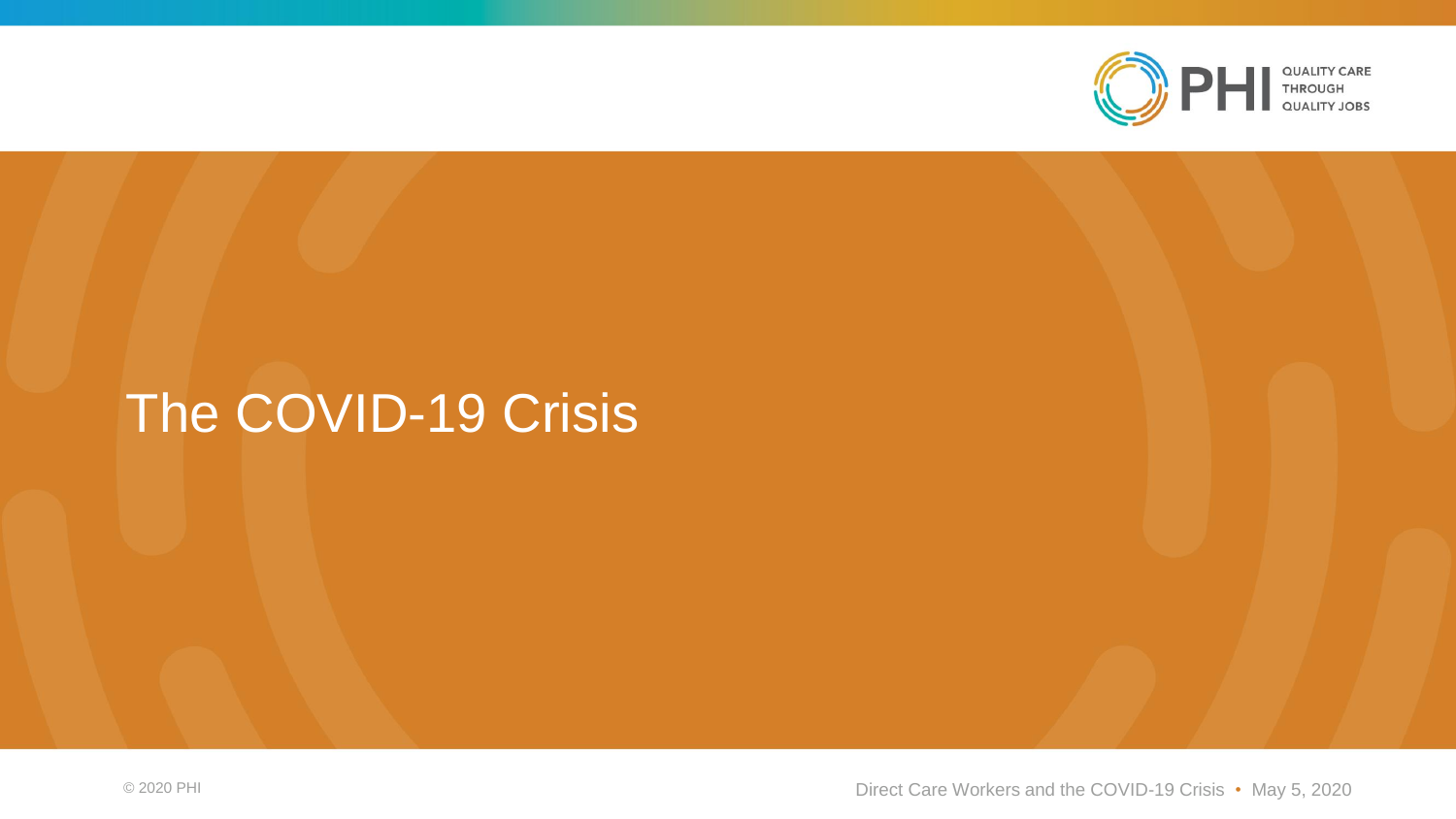### **Key Barriers for Direct Care Workers**

- Essential yet undervalued
- Limited access to PPE, supplies, and general resources
- Inadequate compensation and benefits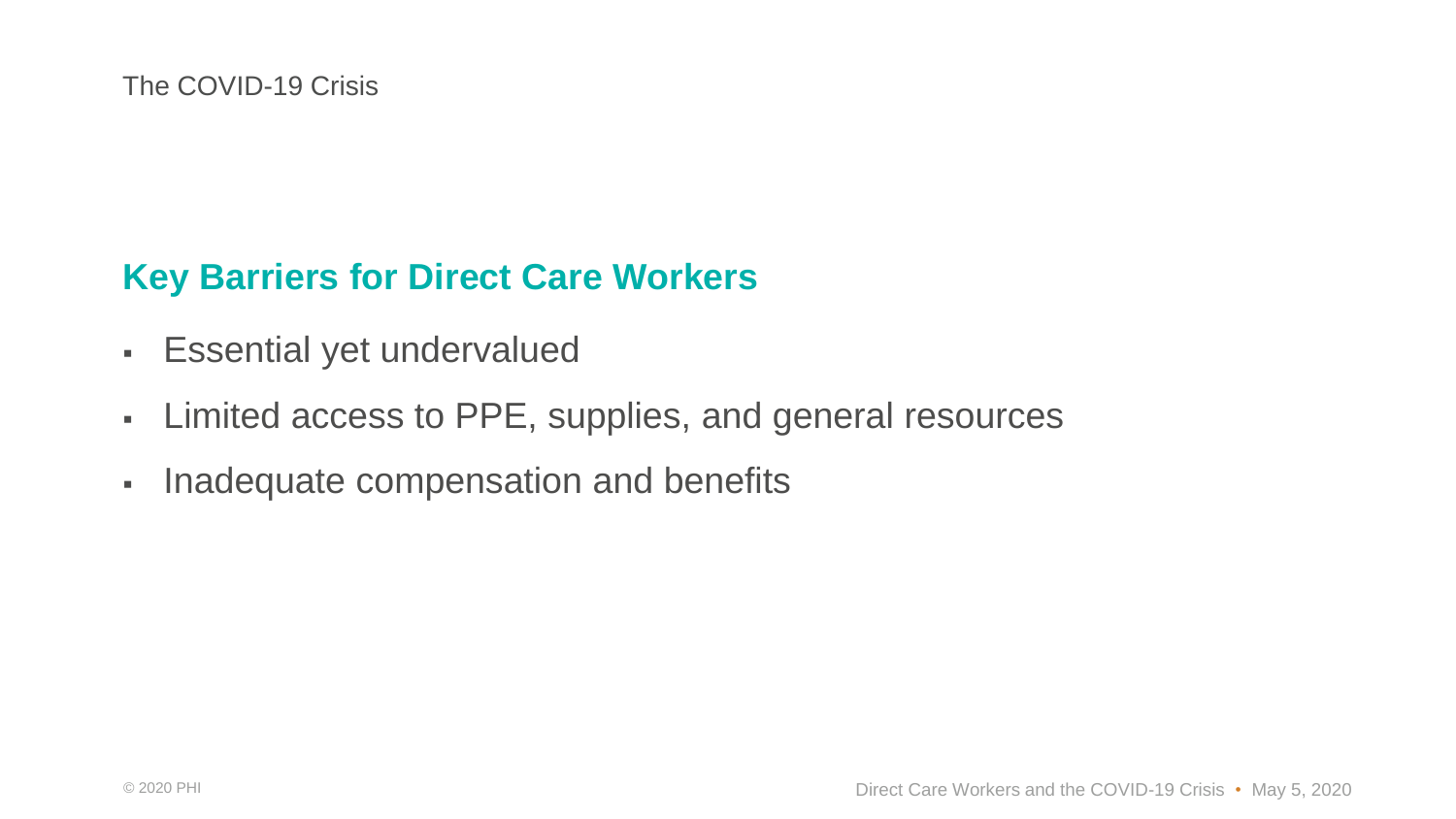### **Key Barriers for Direct Care Workers**

- Essential yet undervalued
- Limited access to PPE, supplies, and general resources
- **Inadequate compensation and benefits**
- Growing workforce shortages
- Data collection limitations: "hot spots" and worker availability
- Training needs to build pipeline and train on COVID-19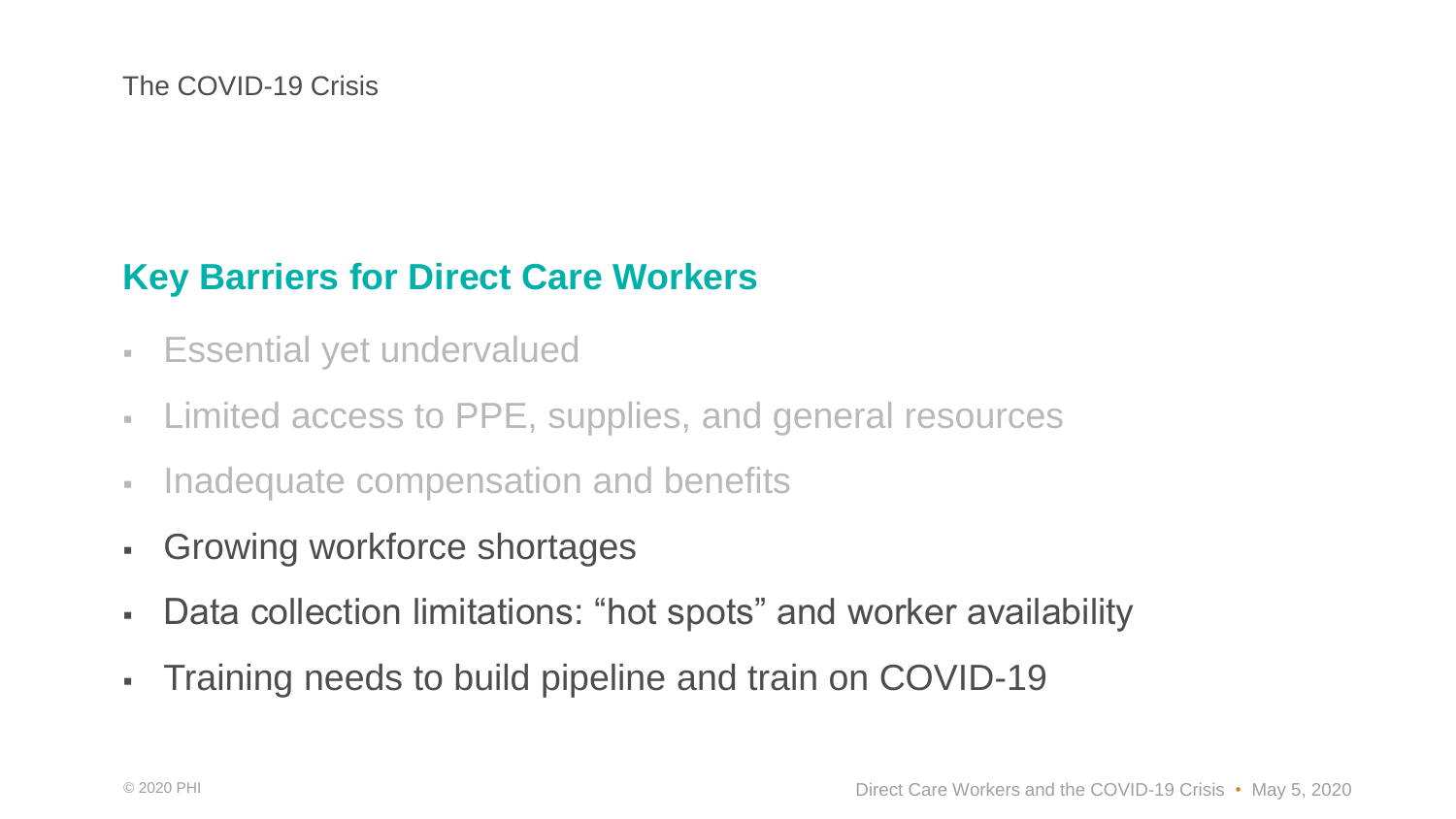## Policy Response Options

- Collaborate with community leaders
- Partner with local and national community organizations
- Maintain open and on-going dialogue with people with disabilities
- Work with AHIP, the MLTSS Association, ADvancing States, and others

| **** |  |
|------|--|
|      |  |
|      |  |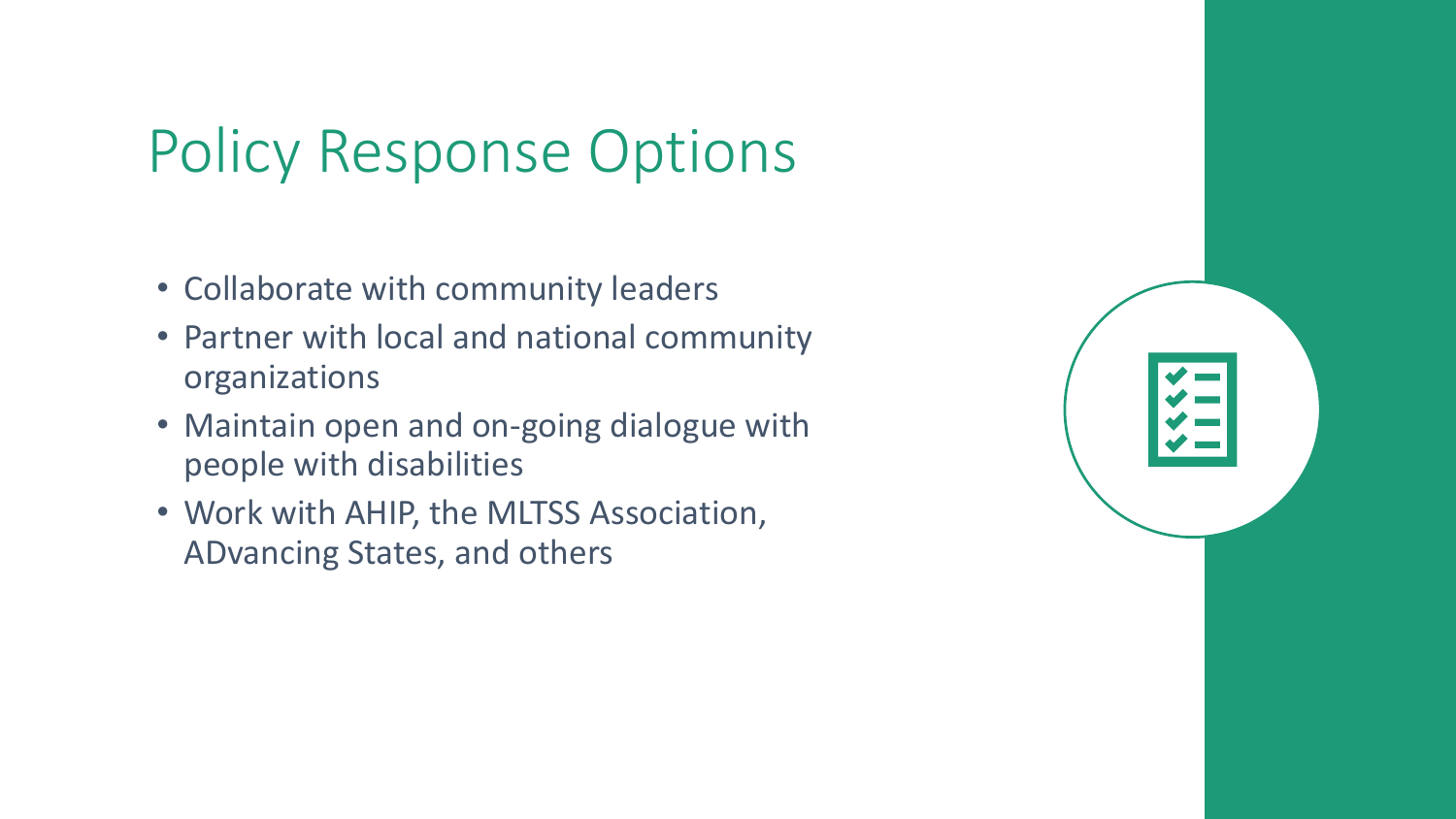Some recommendations to Congress from Anthem's National Advisory Board (NAB):

- **Support Personal Care Attendants (PCAs), Direct Support Professionals (DSPs), and other homecare workers** who assist individuals with activities of daily living (ADLs) and instrumental activities of daily living (IADLs)
- **Equal access to health care treatment and services** by reinforcing and communicating obligations, under current law (the Americans with Disabilities Act, Section 504 of the Rehabilitation Act, Section 1557 of the Affordable Care Act)
- **Provide exceptions to restrictive hospital visitor policies**
- **Include coverage of peer support services** for people with mental health and substance use disorders (MH/SUD) including telehealth and peer support groups for addiction recovery.
- **Allow Medicaid and Medicare health plans to dispense a 90-day supply of medications or facilitate early and/or mail order refills of psychiatric prescriptions**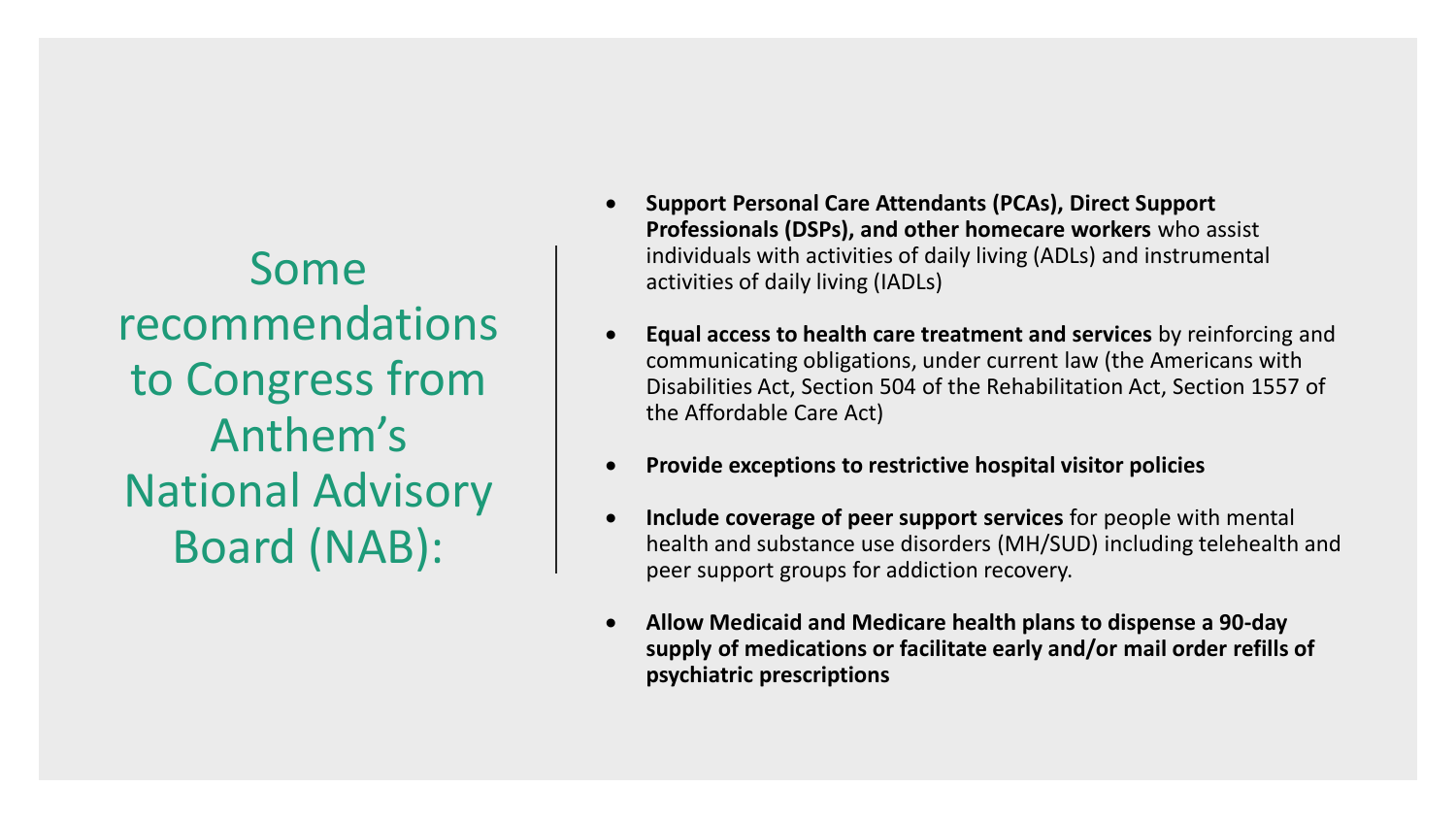

## **Paid Sick Days and Leave**

- Emergency Paid Sick Days: 2 weeks, broadly available for Coronavirus related reasons, including people with disabilities who must self-isolate and their caregivers
- Emergency Paid FMLA Leave: 12 weeks (2 unpaid, covered by the sick days), for parents whose children have lost a usual source of care (schools, child care, or other care)
	- Not included:
		- People with disabilities who are at high risk of complications from COVID
		- Caregivers who are not parents, including children who take care of their parents, siblings, grandparents, etc.

### Achieve with us.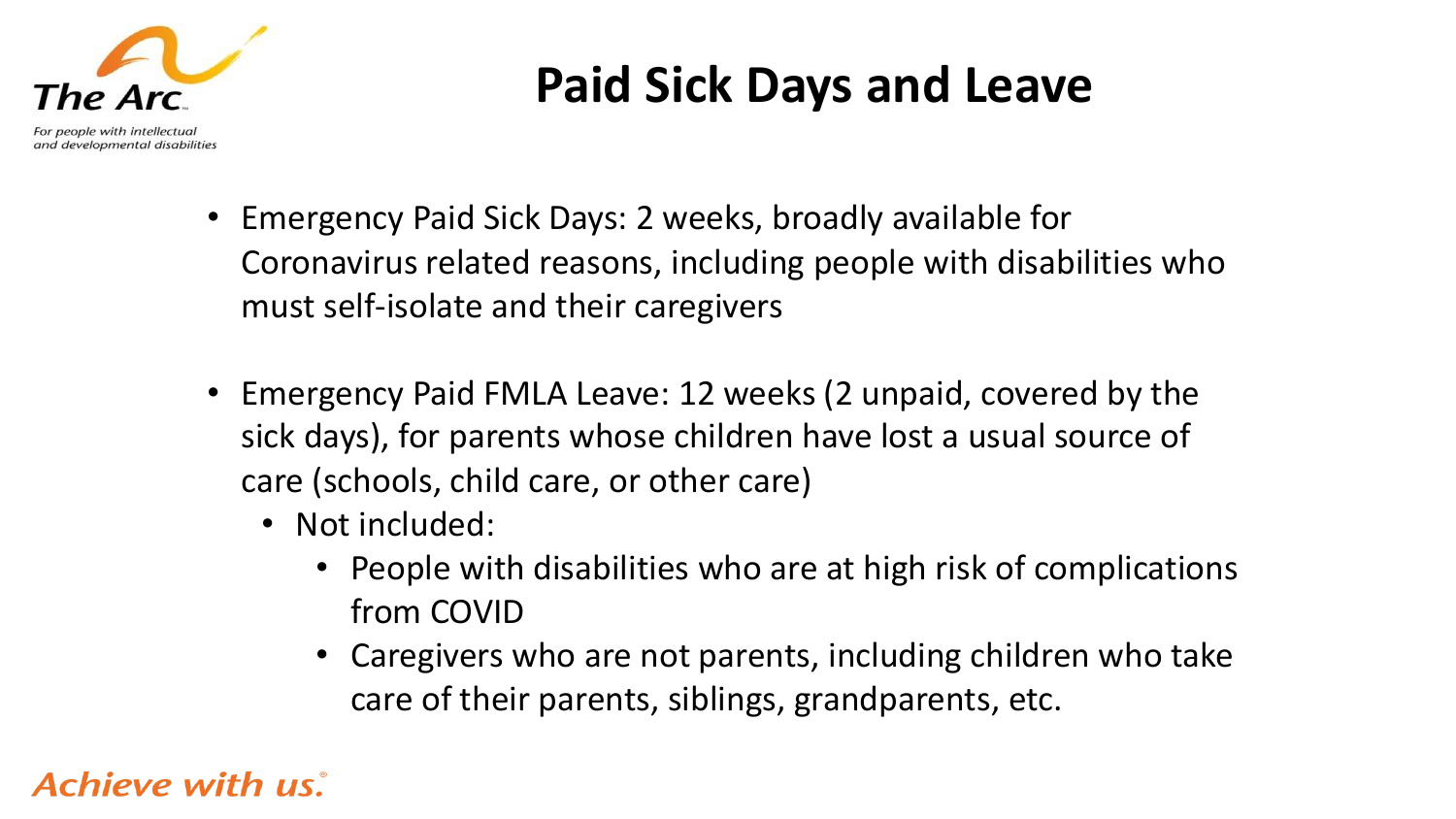

**Unemployment Insurance**

CARES Act, Sec. 2104: "(h) DISREGARD OF ADDITIONAL COMPENSATION FOR PURPOSES OF MEDICAID AND CHIP.—The monthly equivalent of any Federal pandemic unemployment compensation paid to an individual under this section shall be disregarded when determining income for any purpose under the programs established under titles XIX and title XXI of the Social Security Act (42 U.S.C. 1396 et seq., 1397aa et seq.)." – March 27, 2020

Centers for Medicare and Medicaid Services: "How should a state handle Medicaid beneficiaries who are eligible based on receipt of Supplemental Security Income (SSI) in 1634 states who become ineligible for SSI? Does the state need to continue Medicaid coverage if it receives a notification from State Data Exchange interface (SDX) that the individual was terminated from SSI?" – April 12, 2020

See, Families First Act, Sec. 2008 (b).

Achieve with us.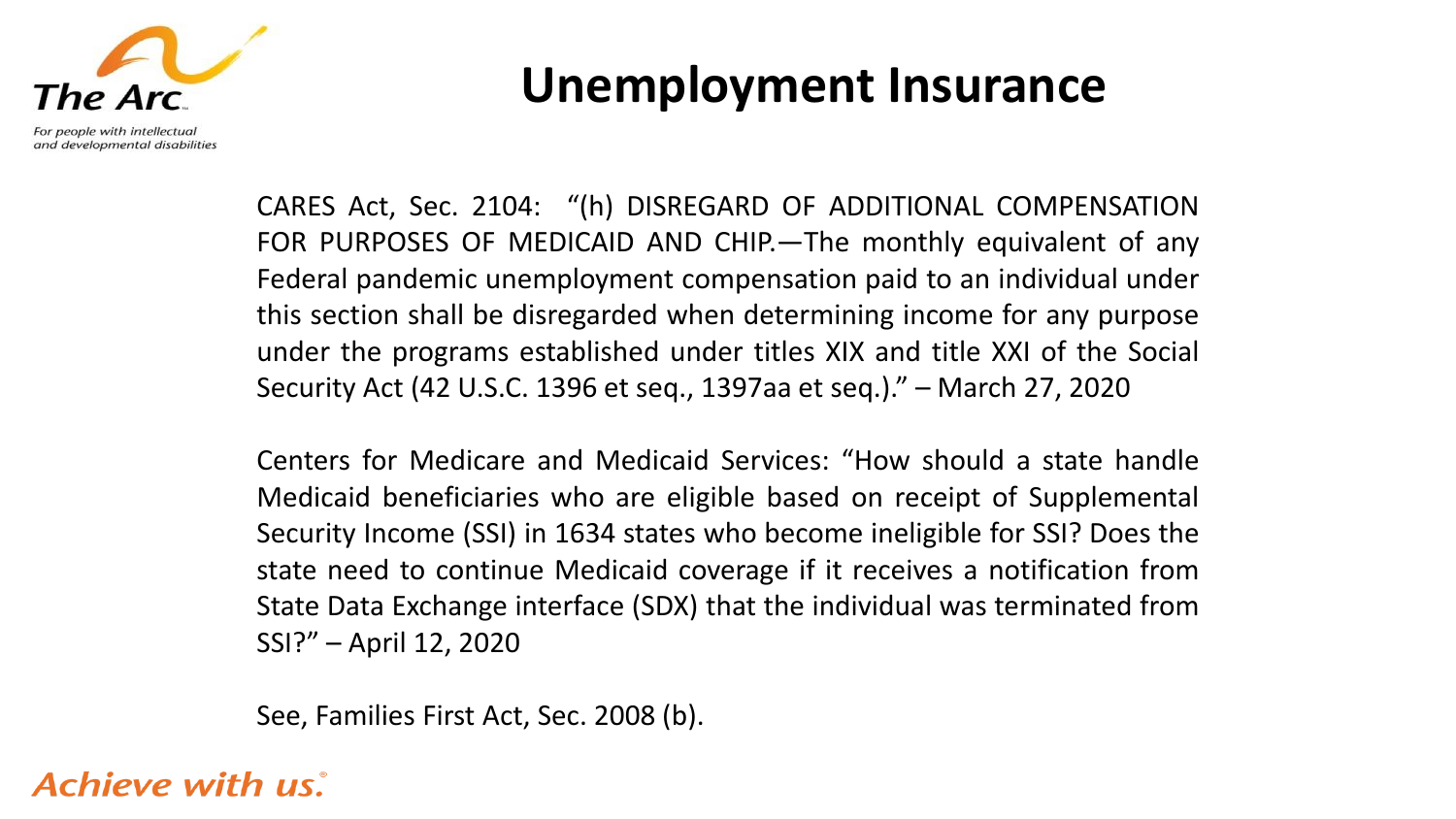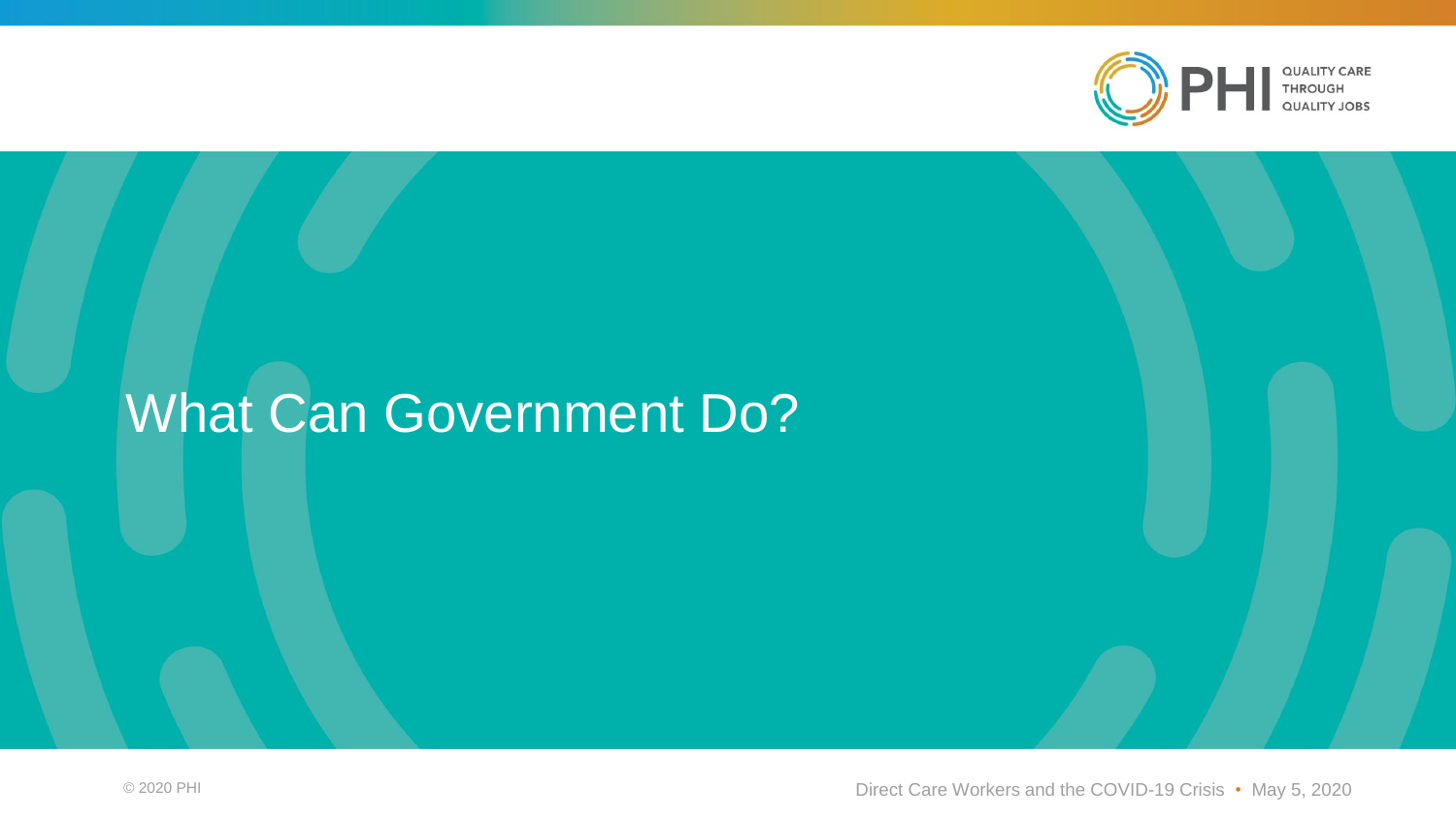### **State Leaders**

- Improve compensation for workers
- Provide essential workers with free childcare
- Ensure access to personal protective equipment (PPE)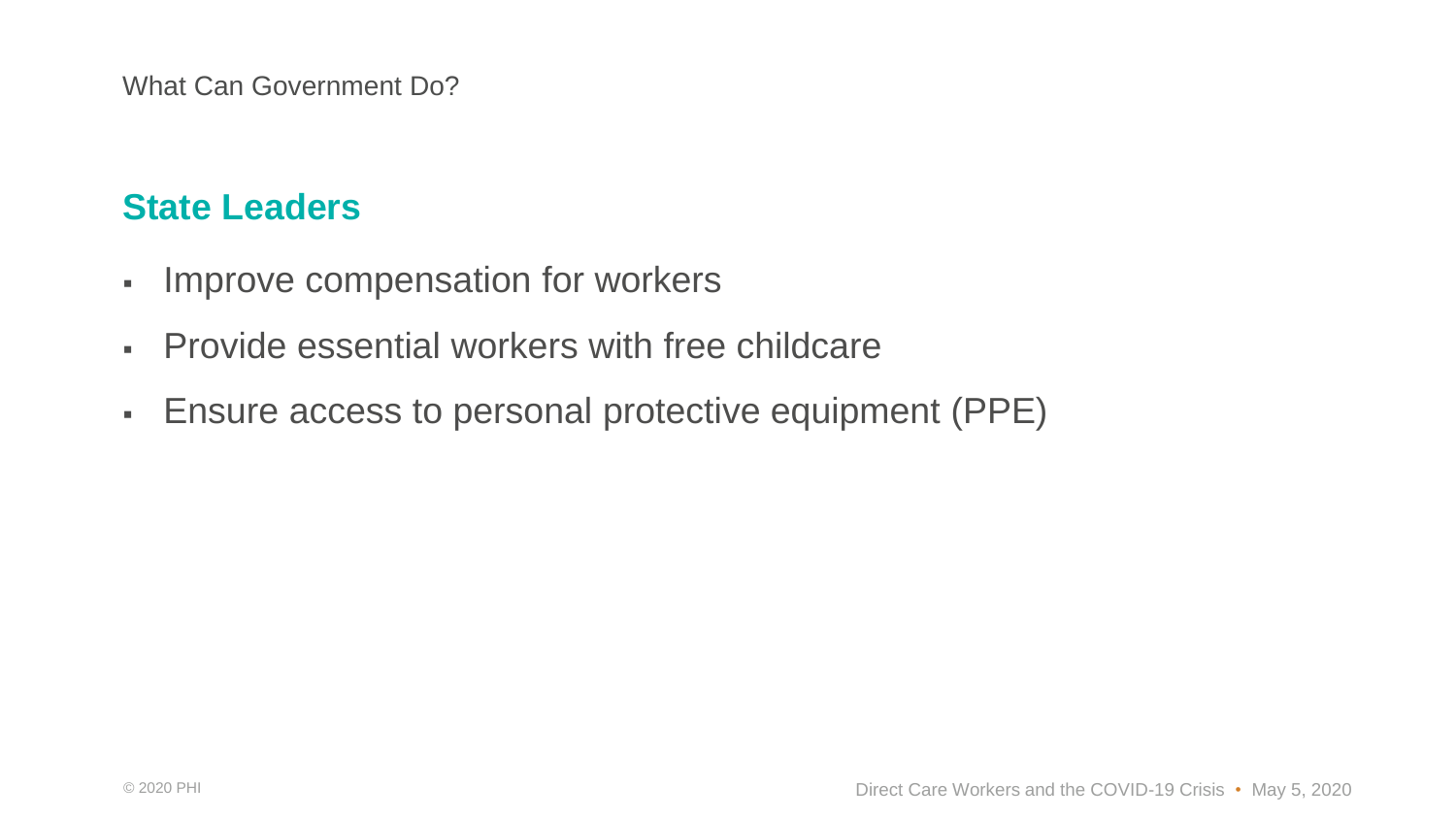### **State Leaders**

- **Improve compensation for workers**
- Provide essential workers with free childcare
- Ensure access to personal protective equipment (PPE)
- Fill the gaps in emergency paid sick leave policies
- Disseminate training on covid-19 to all direct care workers
- **Build pipelines into direct care jobs**
- **Expand access to health care, including COVID-19 testing and treatment**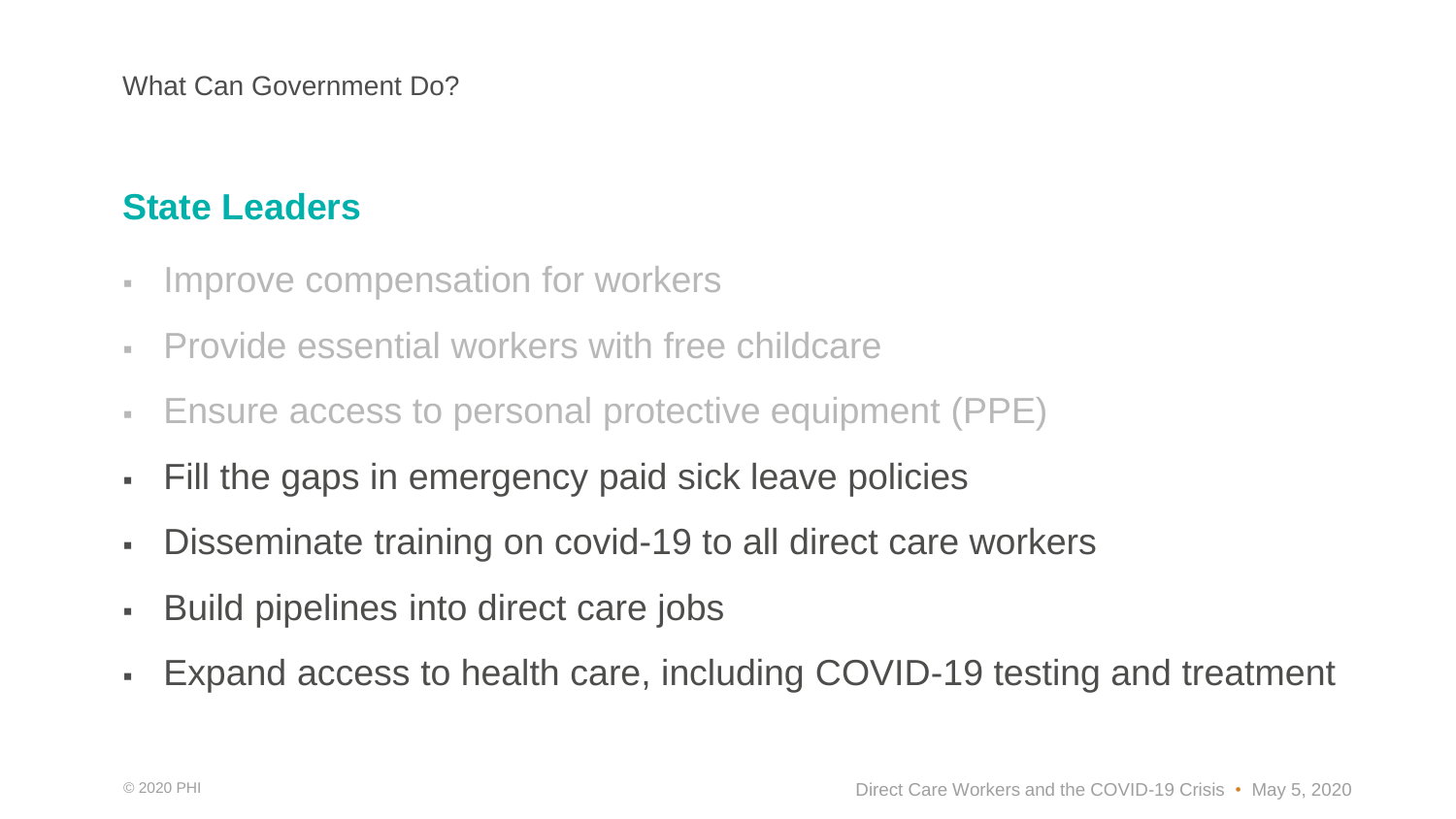### **Federal Leaders**

- Coronavirus Relief for Seniors and People with Disabilities Act
- **Ensure access to paid sick leave**
- **· Implement immediate recruitment campaigns**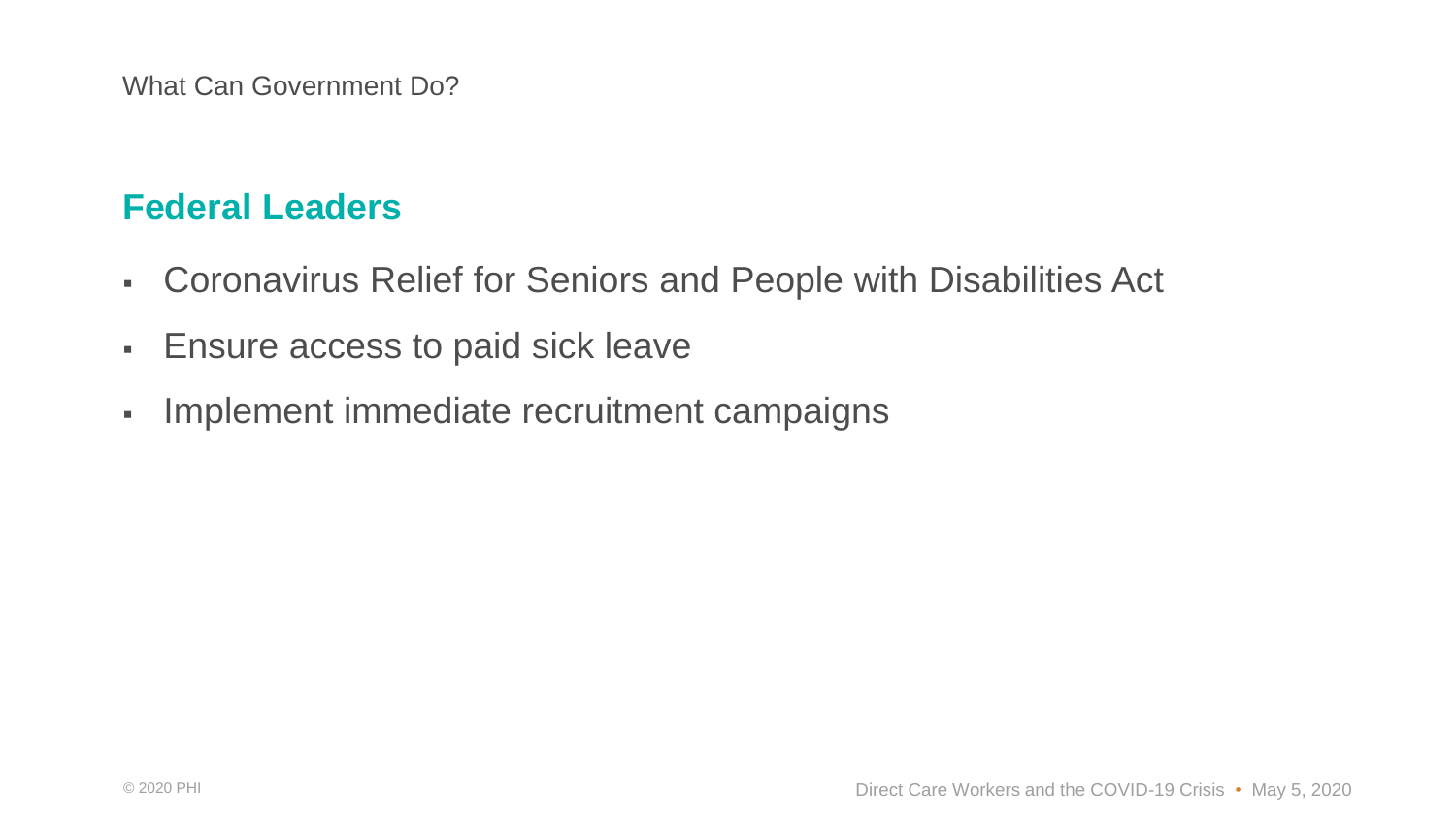### **Federal Leaders**

- Coronavirus Relief for Seniors and People with Disabilities Act
- **Ensure access to paid sick leave**
- **Implement immediate recruitment campaigns**
- **Explore online training (entry-level, COVID-19); competency evaluations**
- Increase funding to providers to enhance the training infrastructure
- Consult with worker organizations to understand the needs of workers
- More data across the sector on COVID-19 infections and deaths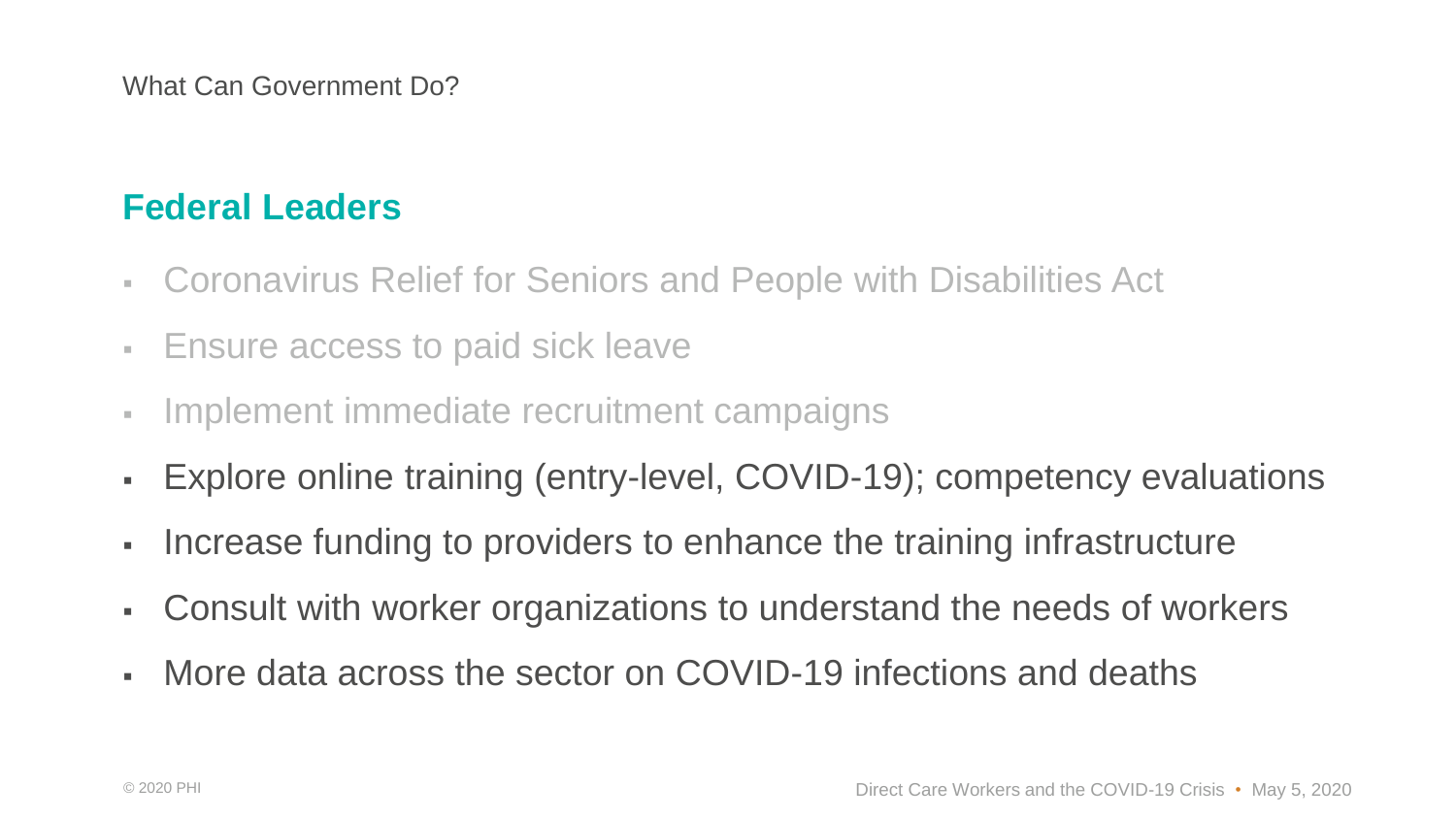

# Questions from the Audience | Please submit questions in

the Q&A box.